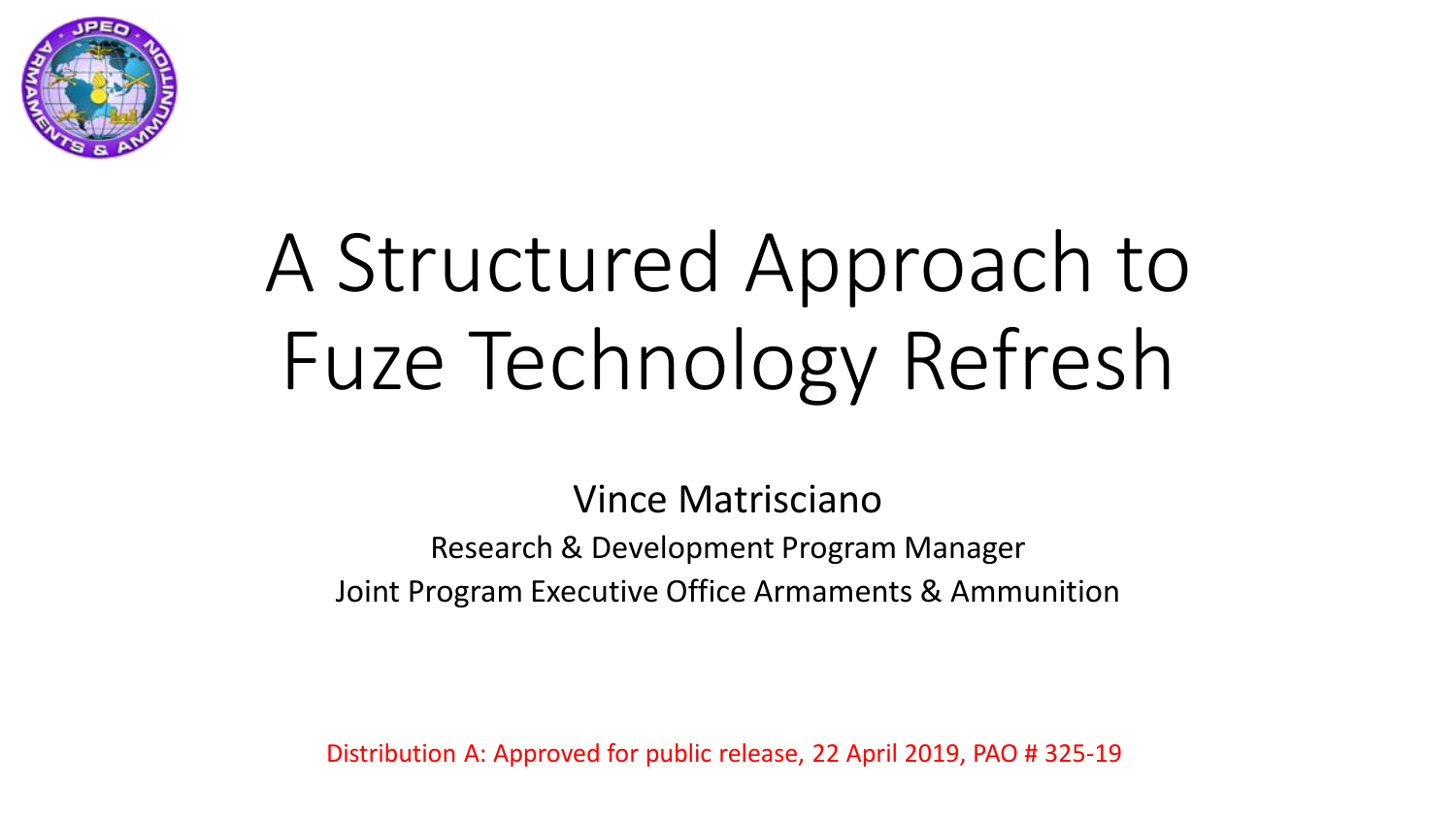

## Today's Challenge

- Fuzing is a niche industry and the volume is relatively small.
- Fuze designs, particularly those with electronics, are typically obsolete before they are fielded.
- Because of shelf life requirements and the challenge of requalifying designs, fuze designs are relatively static for up to 20 years or more.
- DoD is no longer the driver for the supply of components. For electronics, we are far behind the buying power of companies like Apple, Ford, GM, Nintendo, etc.
- Rigid acquisition processes discourage design changes.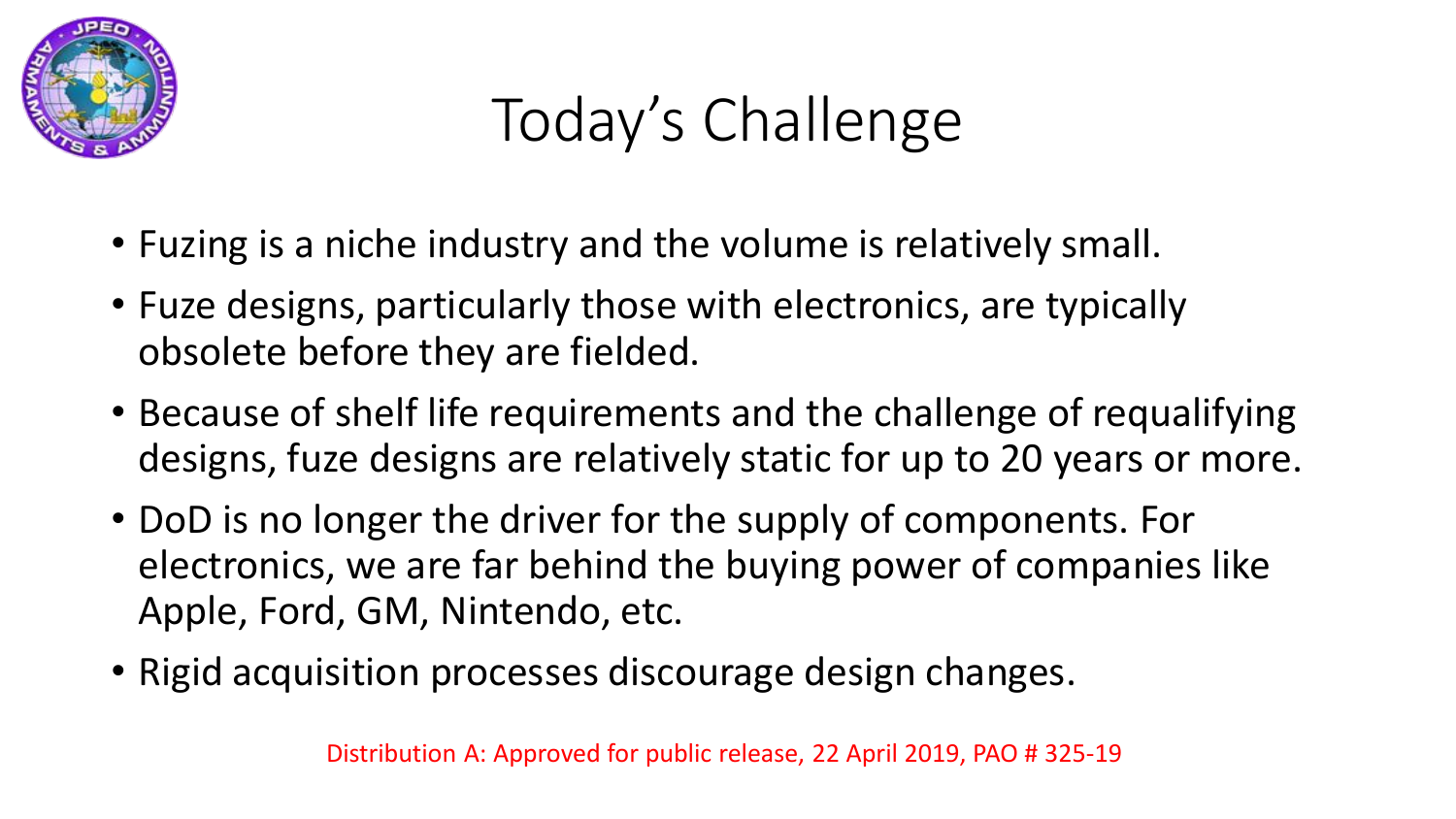

## Today's Opportunity

- Acquire fuzes so that changes in technology and manufacturing methods can be quickly, easily and proactively incorporated into ongoing production.
	- Systematically identify and replace aging technology.
	- Exploit new technology advances sooner.
	- Pre-plan qualification activity.
	- React more quickly to threat based requirements.

Adopt Industry Approach of Planning the Next Version while Fielding the Current Version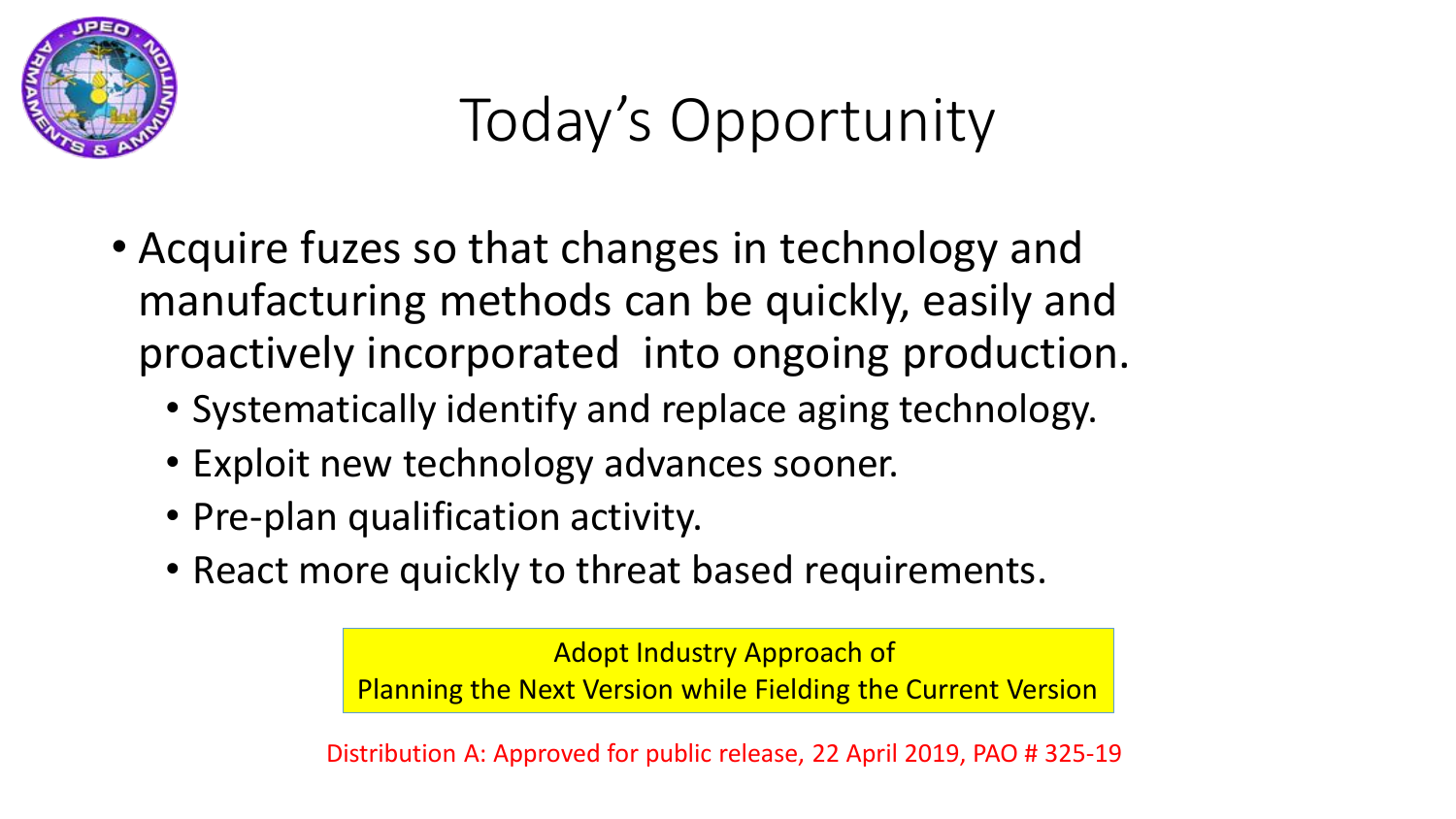

## Fuze Technology Insertion Challenges

- Do we need a formal requirements change?
- Will the Nomenclature change and affect Logistics?
- How do we proactively identify obsolescence?
- Is the item a continuous buy or batch buy?
- How do we connect the technology community with the acquisition community and the funding community?
- How do we pay for the cost of requalifying?
- Who's the decision maker?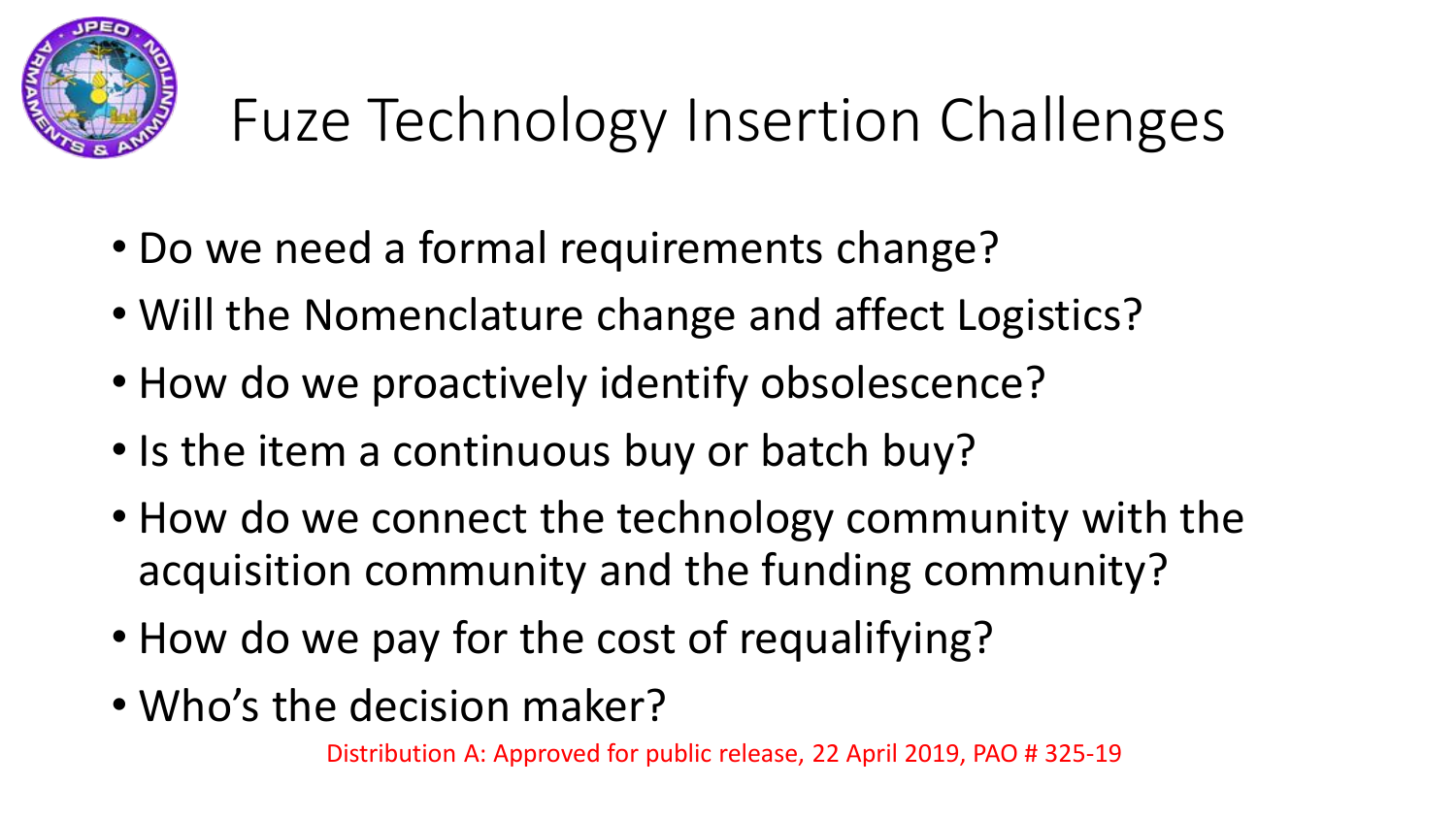

#### More Challenges…

- Re-qualification can be costly and time consuming. Pre-planning can streamline and reduce the scope of re-qualification.
- Gov't engineers need to be much more aware of commercial electronic development as it relates to fuzes, so that stronger consideration is given to adapt commercial components.
- More active management is required to identify and prioritize specific technology insertions for each refresh cycle, ensuring all stakeholders are aligned.
- We also need to formally address (and waive as appropriate) certain requirements, such as the "20 year shelf life" requirement.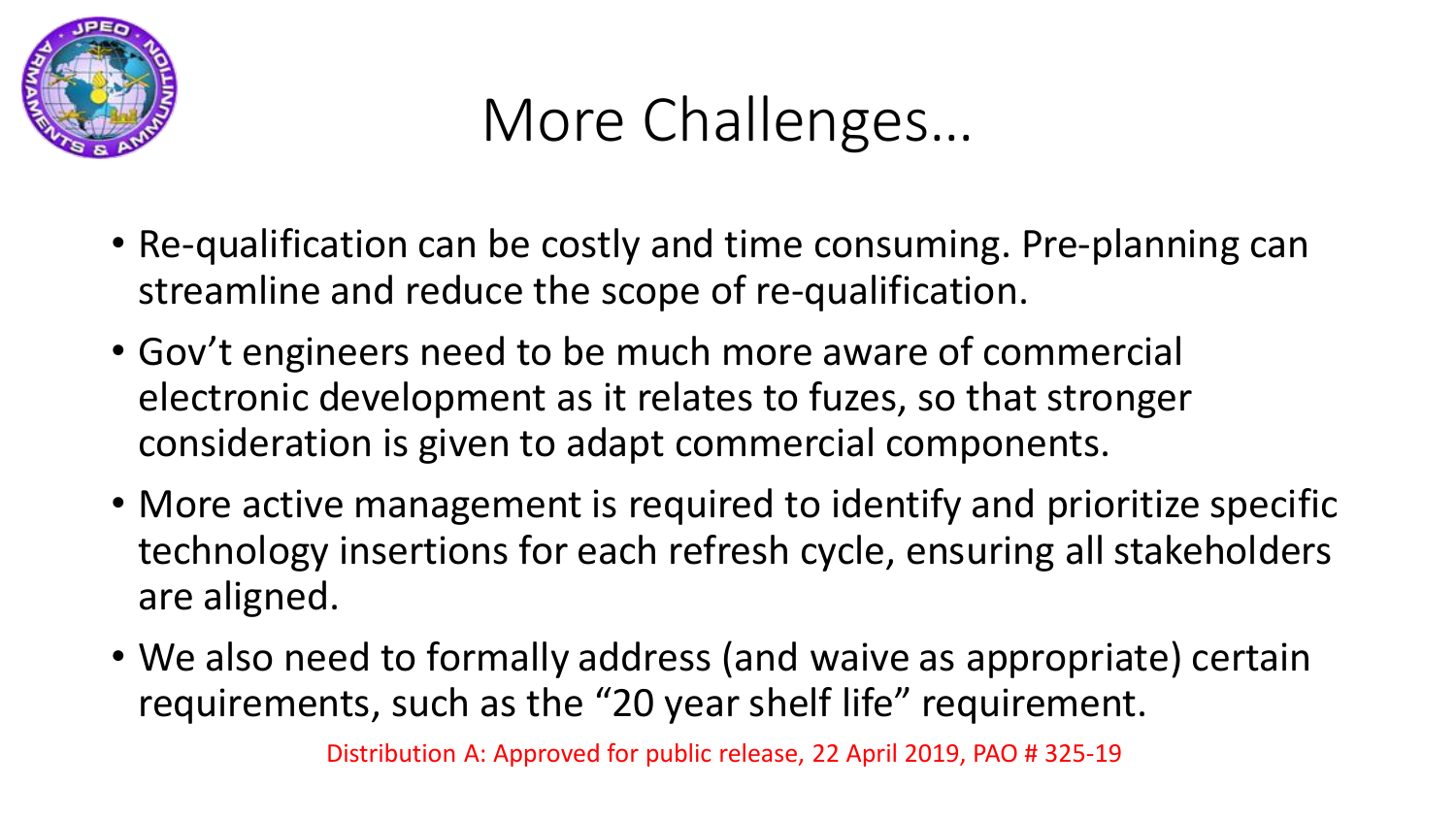

#### The Good News

- New production contracts (typically every 5 years) are a built in opportunity to update designs and specs to insert new technology.
- Many fuzes are modular the fuze can be updated without changing the munition.
- There is significant ongoing fuze design activity: Gov't S&T, Joint Fuze Technology Program (JFTP), IRAD, etc.
- There is a lot of R&D work in modelling, which will speed the pace of development.
- The DoD Fuze IPT provides a great structure to align stakeholders and execute a strategy!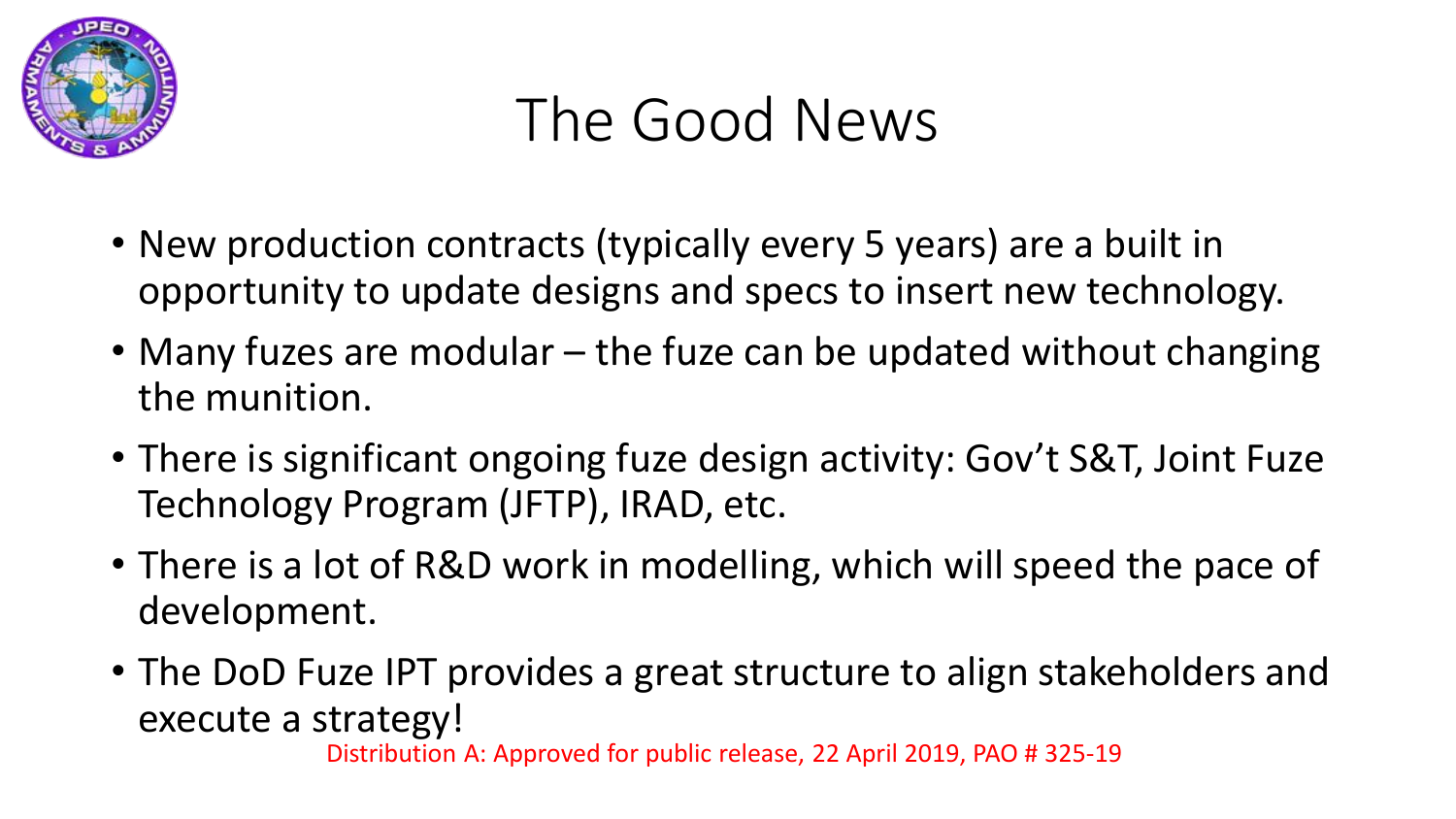

### The New Approach

- **Annual cycle**  identify and prioritize technology refresh opportunities every year
- **Pre-planned upgrades**  while we are producing the current version
- **Coordinated approach**  Gov't technology developers, Gov't PMs, Gov't requirements developers, Industry developers and producers.
- **Flexible** ability to insert "out-of-cycle" priority changes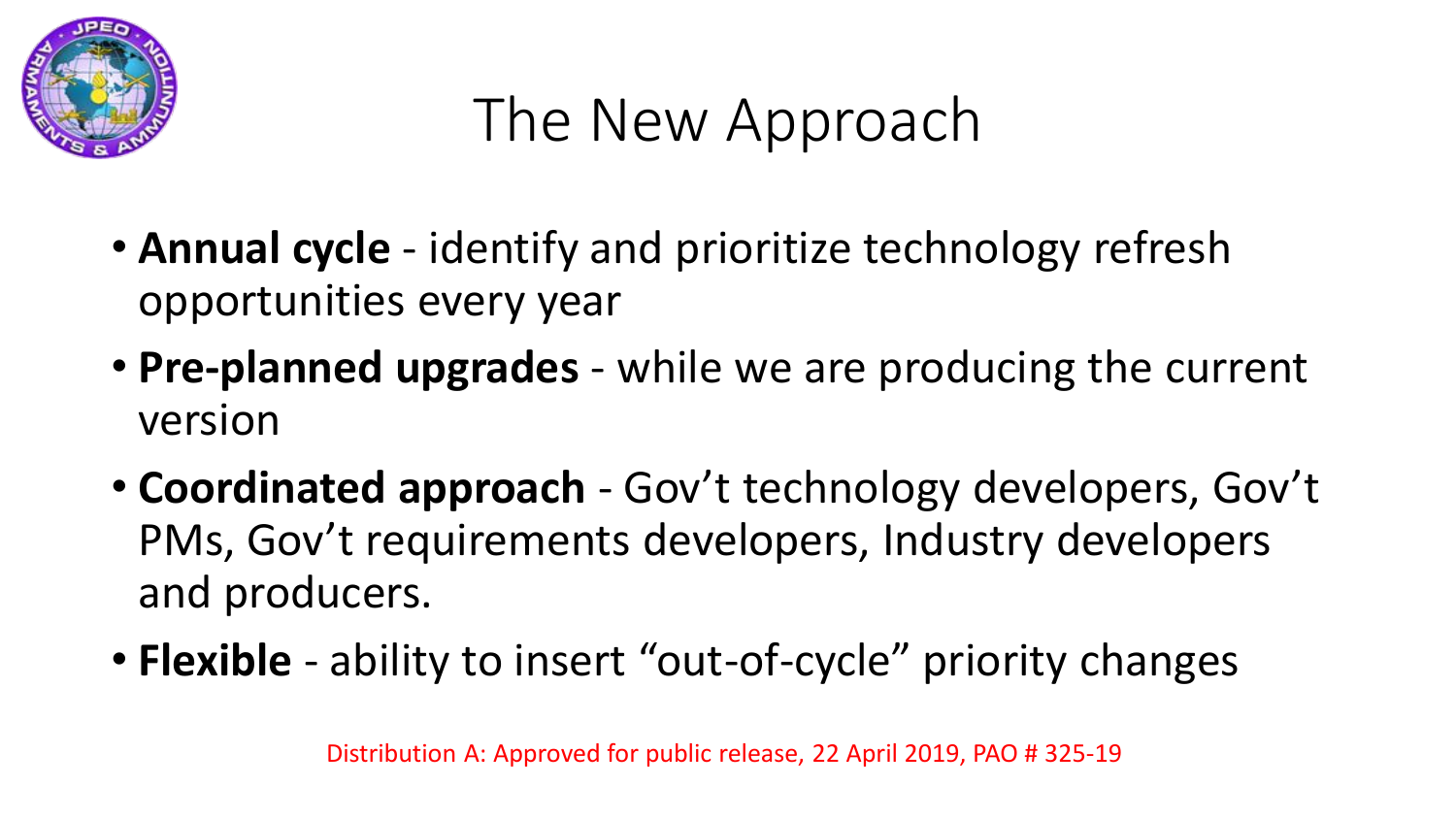

#### Go Forward Plan

Leverage existing DoD Fuze IPT and NAC Fuze Advisory Panel:

- Meet at least once per year to focus on refresh strategy.
- Gain a common understanding of gaps and needs.
- Coordinate technology development efforts.
- Identify solid transition opportunities.
- Establish an acquisition approach to accept the new technology.
- Coordinate IP strategies.
- Track progress on development and transition.